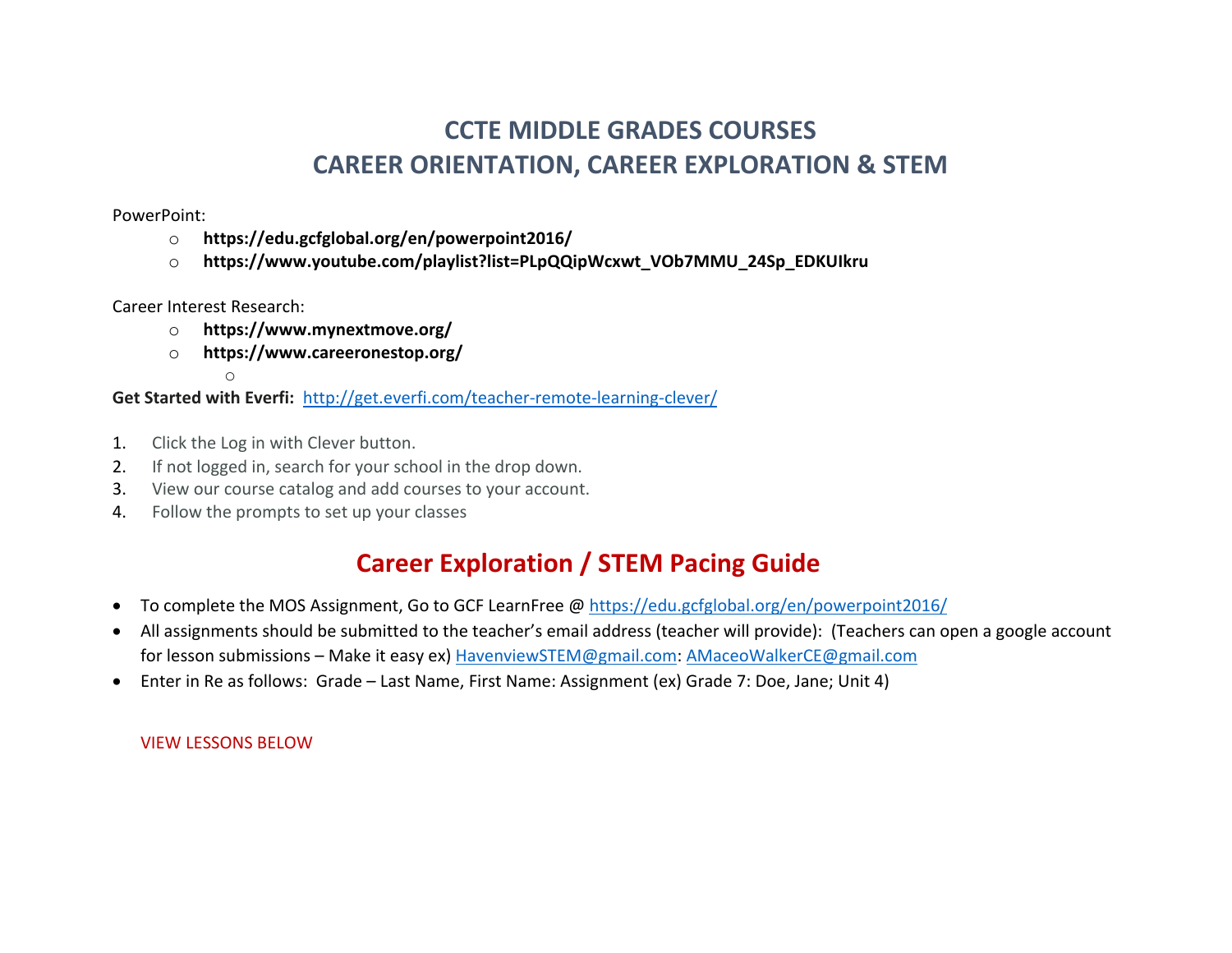| <b>Date</b>            | <b>MOS Assignment</b>                             | <b>STEM / Career Exploration Assignment</b>                    |
|------------------------|---------------------------------------------------|----------------------------------------------------------------|
| March 23rd -March 27th | *Lesson 1                                         | Research a career that interest you.                           |
|                        | Getting Started with PowerPoint (5:03)            | (https://www.mynextmove.org/or                                 |
|                        | <b>Complete and Submit the Challenge Activity</b> | https://www.careeronestop.org/)                                |
|                        | *Lesson 2                                         | Give the following information:                                |
|                        | <b>Understanding OneDrive</b>                     | Career choice                                                  |
|                        | <b>Complete and Submit the Challenge Activity</b> | <b>Education required</b>                                      |
|                        | * Lesson 3                                        | Salary                                                         |
|                        | <b>Creating and Opening Presentations</b>         | Career path                                                    |
|                        | <b>Complete and Submit the Challenge Activity</b> | Job outlook                                                    |
|                        | *Lesson 4                                         | (20 points per bullet)                                         |
|                        | <b>Saving Presentations</b>                       | Read a passage about the career that interest you and write    |
|                        | <b>Complete and Submit the Challenge Activity</b> | a paragraph sharing your thoughts.                             |
|                        | *Lesson 5                                         |                                                                |
|                        | Slide Basics                                      |                                                                |
|                        | <b>Complete and Submit the Challenge Activity</b> |                                                                |
|                        | *Lesson 6                                         |                                                                |
|                        | Text Basics (4:10)                                |                                                                |
|                        | <b>Complete and Submit the Challenge Activity</b> |                                                                |
| March 30th -April 3rd  | *Lesson 7                                         | <b>Architecture and Construction</b>                           |
|                        | <b>Apply Themes</b>                               | Look at the at the pictures below. Give the following for each |
|                        | <b>Complete and Submit the Challenge Activity</b> | picture (numbers 1-4):                                         |
|                        | * Lesson 8                                        | What is wrong with the structure?<br>(5 points)                |
|                        | <b>Apply Transitions</b>                          | How do you think the error was made? (10 points)               |
|                        | <b>Complete and Submit the Challenge Activity</b> | What can be done to correct the structure? (10points)          |
|                        | * Lesson 9                                        | (25 points per picture)                                        |
|                        | <b>Managing Slides</b>                            |                                                                |
|                        | <b>Complete and Submit the Challenge Activity</b> |                                                                |
|                        | * Lesson 10                                       |                                                                |
|                        | <b>Using Find and Replace</b>                     |                                                                |
|                        | <b>Complete and Submit the Challenge Activity</b> |                                                                |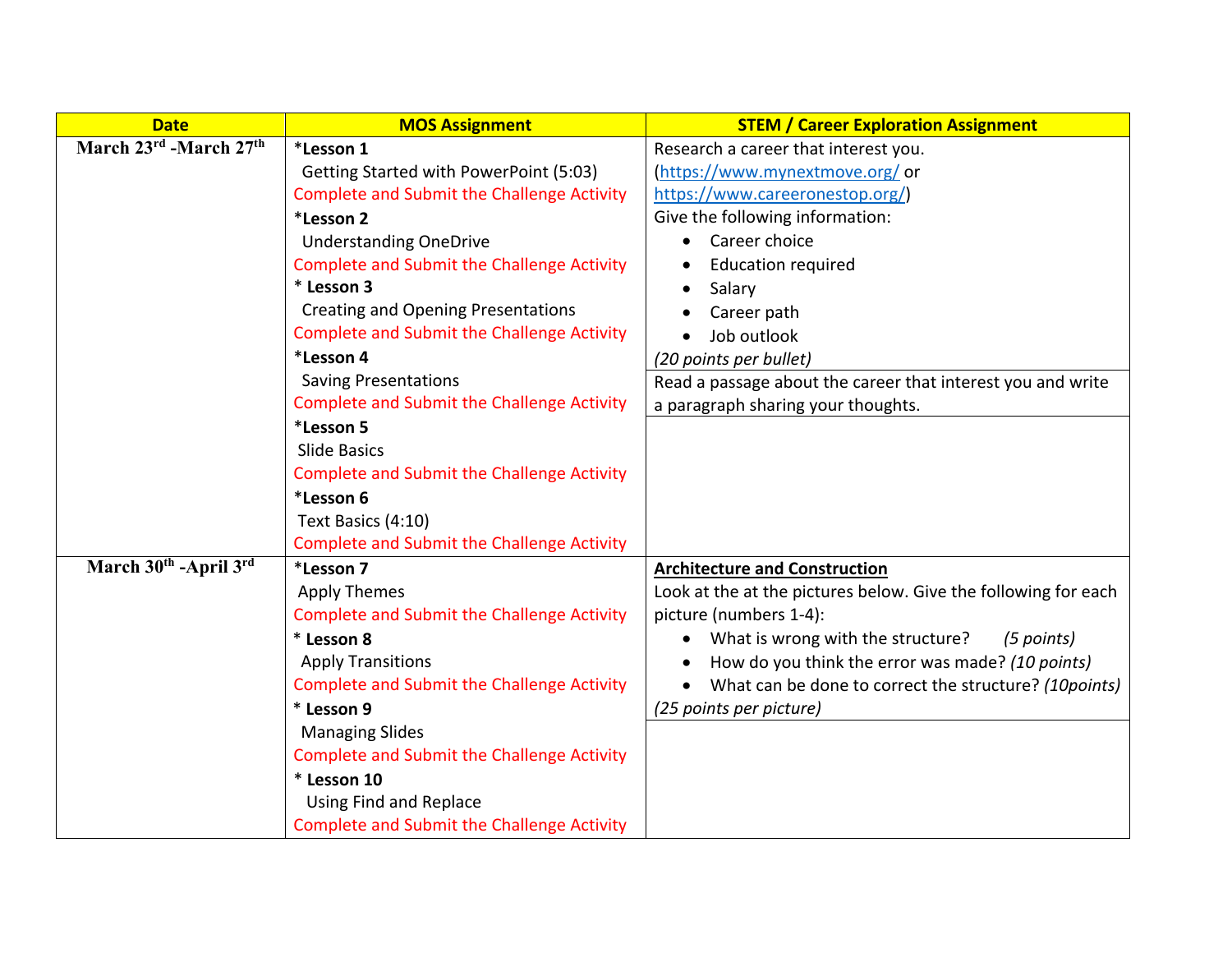|                                               | * Lesson 11                                       |                                                           |
|-----------------------------------------------|---------------------------------------------------|-----------------------------------------------------------|
|                                               | Printing                                          |                                                           |
|                                               | <b>Complete and Submit the Challenge Activity</b> |                                                           |
|                                               |                                                   |                                                           |
| April 6 <sup>th</sup> -April 10 <sup>th</sup> | * Lesson 12                                       | <b>Health Science</b>                                     |
|                                               | Presenting Your Slide Show                        | -List 10 Health Care Professionals and tell what they do. |
|                                               | <b>Complete and Submit the Challenge Activity</b> | (10 points each)                                          |
|                                               | * Lesson 13                                       |                                                           |
|                                               | Lists                                             |                                                           |
|                                               | <b>Complete and Submit the Challenge Activity</b> |                                                           |
|                                               | * Lesson 14                                       |                                                           |
|                                               | Indents and Line Spacing                          |                                                           |
|                                               | <b>Complete and Submit the Challenge Activity</b> |                                                           |
|                                               | * Lesson 15                                       |                                                           |
|                                               | <b>Inserting Pictures</b>                         |                                                           |
|                                               | <b>Complete and Submit the Challenge Activity</b> |                                                           |
|                                               | * Lesson 16                                       |                                                           |
|                                               | <b>Formatting Pictures</b>                        |                                                           |
|                                               | <b>Complete and Submit the Challenge Activity</b> |                                                           |
| April 13th - April 17th                       | * Lesson 17                                       |                                                           |
|                                               | <b>Shapes</b>                                     | Health Science - continued                                |
|                                               | <b>Complete and Submit the Challenge Activity</b> | -Select one a health care professional careers from the   |
|                                               | * Lesson 18                                       | created list and give the following information:          |
|                                               | Aligning, Ordering, and Grouping Objects          | Career choice<br>$\bullet$                                |
|                                               | <b>Complete and Submit the Challenge Activity</b> | <b>Education required</b>                                 |
|                                               | * Lesson 19                                       | Salary                                                    |
|                                               | Animating Text and Objects                        | Career path                                               |
|                                               | <b>Complete and Submit the Challenge Activity</b> | Job outlook                                               |
|                                               | *Lesson 20                                        | (20 points per bullet)                                    |
|                                               | <b>Inserting Videos</b>                           |                                                           |
|                                               | Complete and Submit the Challenge Activity        |                                                           |